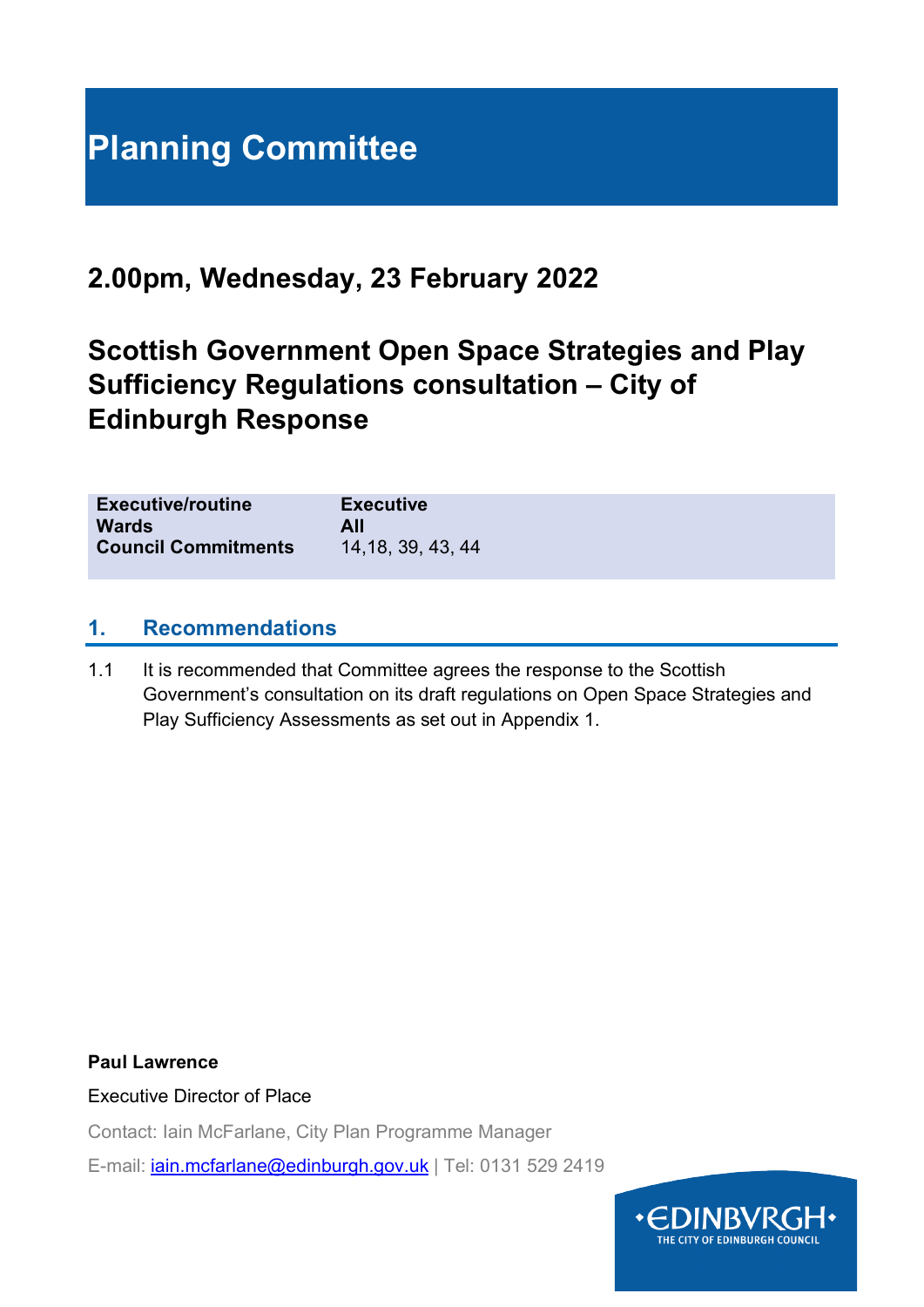# **Report**

# **Response to Scottish Government consultation on its draft Open Space Strategy and Play Sufficiency Assessment regulations**

# **2. Executive Summary**

2.1 The Scottish Government has recently published draft regulations setting out requirements on what information must be contained Open Space Strategies (OSSs) and Play Sufficiency Assessments (PSAs), the timescales for producing these and what steps Council's must undertake in preparing them. This report and Appendix set out the key parts of the draft regulations, the implications for the Council and the recommended response to the Scottish Government consultation.

# **3. Background**

- 3.1 The Council has produced two OSSs (including its own version of a PSA called the Play Access Standard), with the most recent approved in 2016. The production of these, however, was not a statutory obligation.
- 3.2 The Planning (Scotland) Act 2019 started the process of introducing the statutory requirement for Planning Authorities to produce OSSs and PSAs, including associated open space audits. There is an associated requirement that these should inform how the Council undertakes various duties it has in relation to green infrastructure and play space.
- 3.3 Secondary legislation is now being progressed in the form of draft regulations that sets out details of what information OSSs and PSAs must contain, how they should be prepared and how often they must be refreshed.
- 3.4 The Scottish Government is presently consulting on these regulations and it is considered appropriate that the Council should provide a response given its implications for the Council and Edinburgh's communities.
- 3.5 This report sets out the main issues for arising from the draft regulations and the recommended responses (summarised in paragraphs 4.1 to 4.11), with Appendix 1 setting out the full list of consultation questions and recommended responses.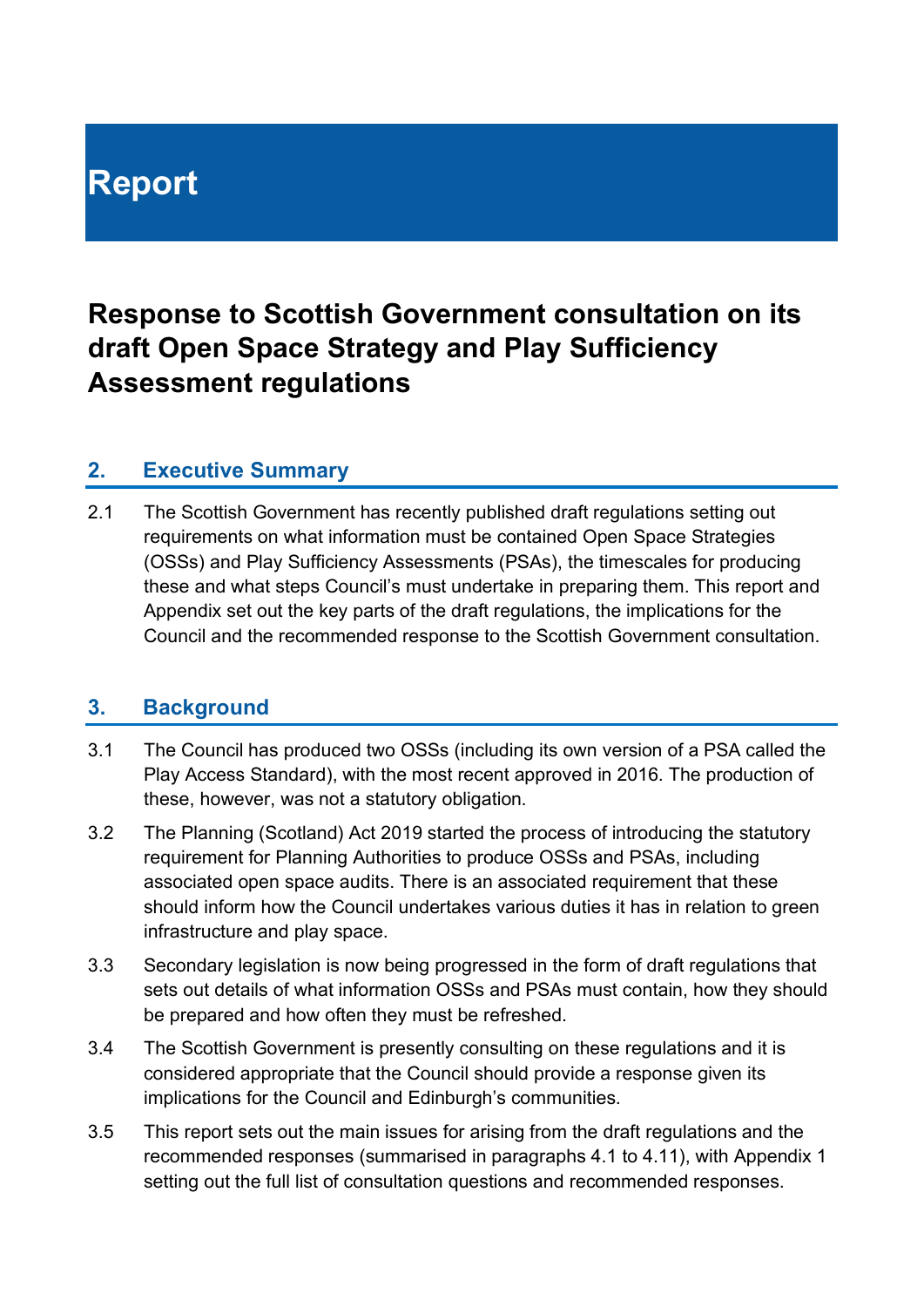# **4. Main report**

#### **General Principles and overall support for the draft regulations**

4.1 The draft regulations are broadly supported. They align with Council and National objectives relating to the climate emergency, biodiversity, creating successful and sustainable places, improving health and wellbeing, advancing equality, and improving access to green infrastructure, open space and green networks. Notwithstanding this, an update to the national Greenspace Quality Guide would assist to allow meaningful measurement of the six outcomes. These outcomes should also explicitly note the importance of creating an attractive environment, in addition to simply referring to a successful and sustainable place. It is also recommended that inclusivity be stated alongside accessibility.

#### **Areas of alignment with the Council's current OSS and PSA**

- 4.2 The draft regulations generally give discretion to Local Planning Authorities (LPAs) in how they collate data and set out the detailed content of OSSs and PSAs, as long as they still fulfil high-level requirements. This approach generally achieves a suitable balance of setting out the key objectives for OSS and PSAs, whilst allowing LPAs a reasonable level of flexibility over specifics.
- 4.3 In the case of the Council, this will help maintain continuity with most aspects of its previous OSS and PSA, especially for benchmarking metrics to monitor progress. For example, the Council should be able to continue its scoring system of open space and play facilities as contained in its audits.

#### **Differences between draft regulations and the Council's OSS and PSA**

- 4.4 The approach the Council has taken in its previous OSSs and PSAs generally aligns with the provisions of the draft regulations, however there are some differences.
- 4.5 Draft regulations require OSSs to consider green networks in addition to open space. Although the Council's OSS maps the strategic green network, regulations propose mapping this network at the neighbourhood scale and for all green infrastructure, including for example tree-lined streets, to potentially be considered part of this beyond open space and core paths. This is considered a positive step. The Council has already completed work to better understand and improve green networks and there is a desire to continue to develop this at both a strategic and 20 minute neighbourhood level.
- 4.6 It is proposed LPAs must update their OSSs within a period of 10 years of the date of their last published OSS. Presently the Council has worked to a five-year cycle, although it will be slightly longer for the next OSS and PSA to avoid the risk of conflicting with regulations coming into effect during their preparation.
- 4.7 There is no objection to a statutory maximum 10 year period for updating OSSs providing the Council is able to produce a wholly or partly refreshed OSS and PSA on a five year cycle. This would allow OSSs and PSAs to better reflect contemporary circumstances in the state of spaces and account for emerging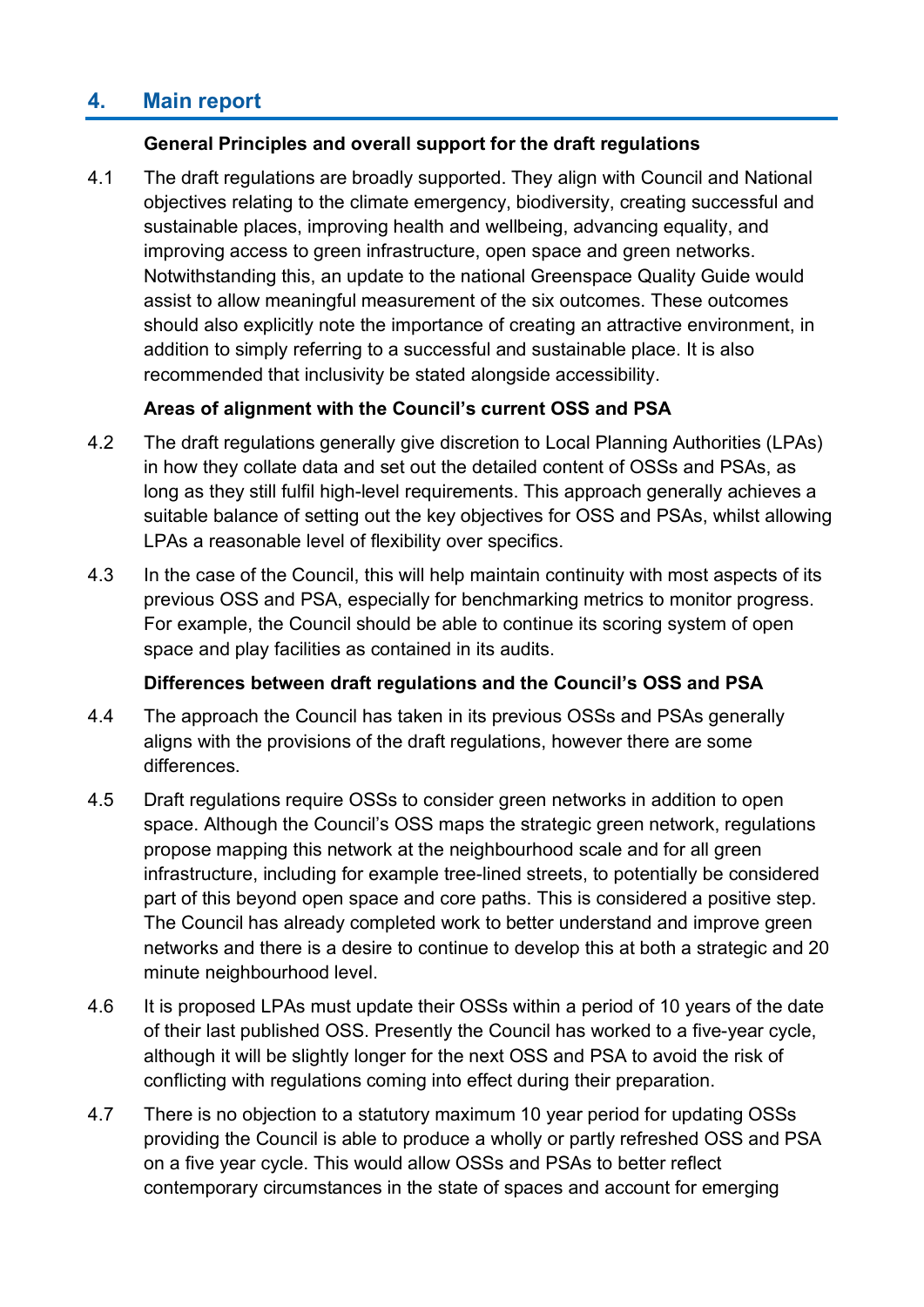greenspace data and proposals. This will enable better delivery of proposals through LDPs and planning applications (on site and through financial contributions).

4.8 Scottish Government proposes that draft OSSs and PSAs go through a consultation period of 12 weeks, with this accompanied by an initial period of advertisement in local newspapers. The consultation the Council undertook on its last OSS was over a period of eight weeks and was accompanied by engagement and promotion via stakeholder groups. Despite this difference, there are no objections to the proposed 12 week period as it would provide ample time for representations. They also still allow for additional engagement and promotion of the type the Council would wish to continue and build upon from previous OSSs, such as that done online. This combination of approaches would help with reaching both younger and older age demographics.

#### **Parts of draft regulations which are not supported**

- 4.9 The proposed definition of 'green space' (and, by extension, 'open space') omits horticulture and so does not cover allotments or community growing spaces. These features should be included.
- 4.10 It is proposed that OSSs should consider issues of maintenance. However, LPAs often cannot enforce existing or proposed maintenance arrangements. There would consequently be a misleading impression given of local planning authority powers. It may also result in OSSs setting out proposals that cannot be implemented.
- 4.11 The proposed regulations require PSAs to include two forms of playspace: one where the *primary* function is play and one where play is possible but not the *main* purpose. Including this latter category is not supported. There is too much subjectivity about what such spaces should be counted, with the probable outcome that many spaces will be argued as being incorrectly assessed despite best efforts and engagement with children. Moreover, there are a large number of spaces which could fall into this category and each would require bespoke consideration using a significant level of resource that is not currently available.

# **5. Next Steps**

- 5.1 If the draft response is approved, it will be submitted to the Scottish Government's consultation on its draft Open Space Strategies and Play Sufficiency Regulations.
- 5.2 Once the regulations become statute, the Council shall proceed with its OSS and PSA in light of the legislative framework and report to Planning Committee accordingly.

# **6. Financial impact**

6.1 There are no direct financial impacts arising from approval of this report.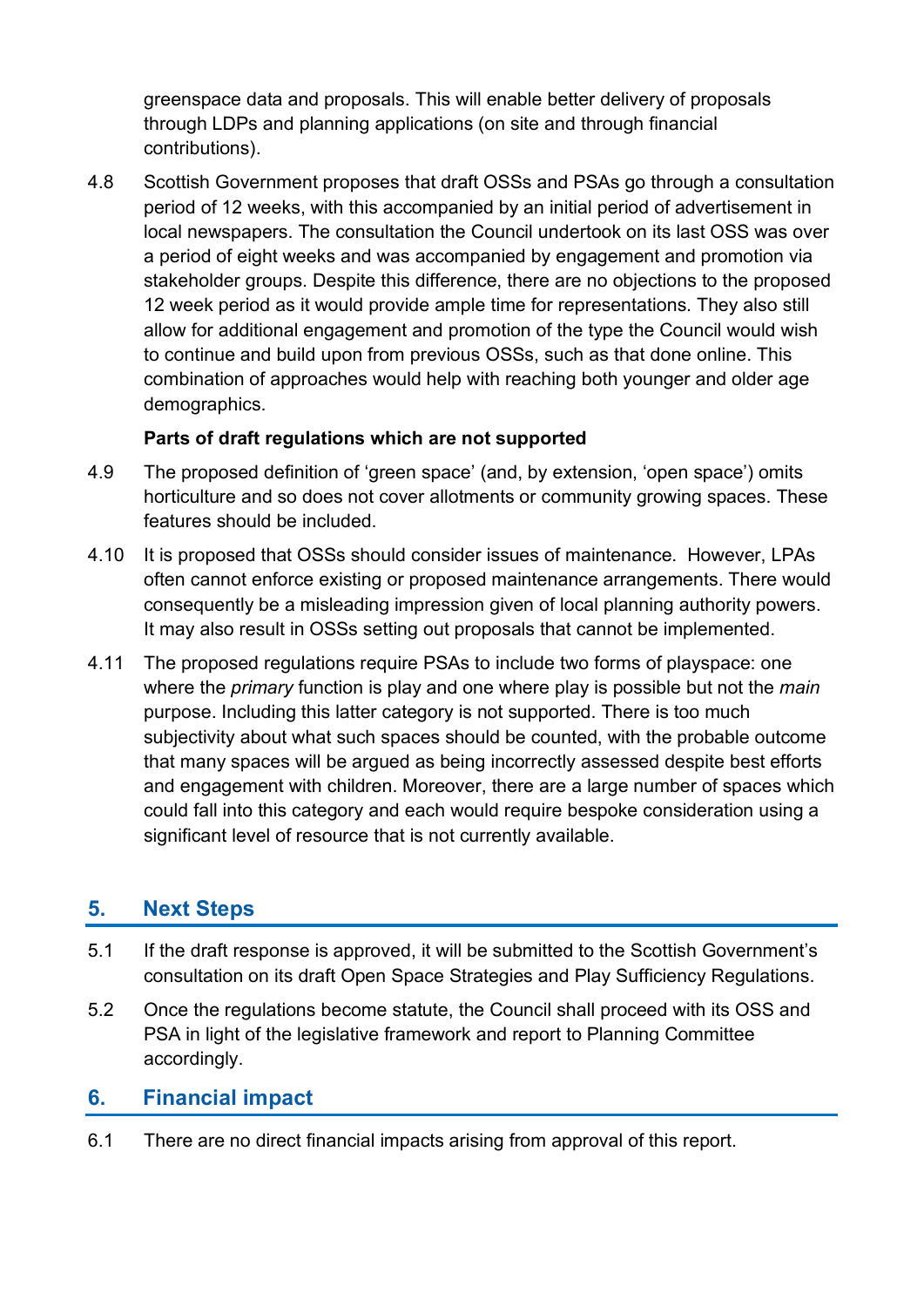#### **Indirect financial risks**

- 6.2 The proposed regulations being consulted upon would introduce some additional work for the Council that go beyond what it does currently as part of its OSS and PSA,
- 6.3 A clearer picture of resource impact will emerge once the final form of this legislation emerges. Presently, it is hoped that future OSS and PSAs can continue to be resourced within the Planning Service budget.

# **7. Stakeholder/Community Impact**

- 7.1 The Council has not undertaken community consultation in relation to the draft regulations, however the regulations are currently subject of an open public consultation by the Scottish Government.
- 7.2 Community impacts from the draft regulations are considered positive overall and broadly meet Council priorities relating to the Climate Emergency, biodiversity, creating successful and sustainable places, improving health and wellbeing, advancing equality of access to open spaces and green networks. As mentioned in paragraph 4.1, it is recommended that inclusivity is explicitly stated as a priority alongside accessibility.
- 7.3 The agreement of a Council response to this consultation in itself does not directly have any significant equalities, health and safety, governance, compliance or regulatory implications.
- 7.4 The introduction of legislation that is being consulted upon would, however, have implications in some of these respects. It would introduce a new statutory duty upon the Council to timeously produce an OSS and PSA and set out detail as to how these should be undertaken. It is expected the Council should be able to comply with these legal requirements, although there will be additional work and steps that need to be undertaken compared to the Council's approach to previous OSSs and PSAs.
- 7.5 The proposed regulations would have positive impacts in relation to reducing greenhouse gas emissions, adaptation to climate change and sustainable development as it would put into law a duty for Councils to consider these issues when considering preparing its OSS and PSA.

# **8. Background reading/external references**

- 8.1 [Consultation on Open Space Strategies and Play Sufficiency Assessments](https://consult.gov.scot/planning-architecture/os-strategies-ps-assessments/)  [Regulations](https://consult.gov.scot/planning-architecture/os-strategies-ps-assessments/) – December 2021.
- 8.2 [Planning \(Scotland\) Act 2019.](https://www.legislation.gov.uk/asp/2019/13/contents)
- 8.3 [Open Space 2021: Edinburgh's Open Space Strategy](https://www.edinburgh.gov.uk/downloads/download/12910/open-space-strategy-and-audit) December 2016.
- 8.4 [Planning Advice Note 65:](https://www.gov.scot/publications/planning-advice-note-pan-65-planning-open-space/) Planning and Open Space May 2008.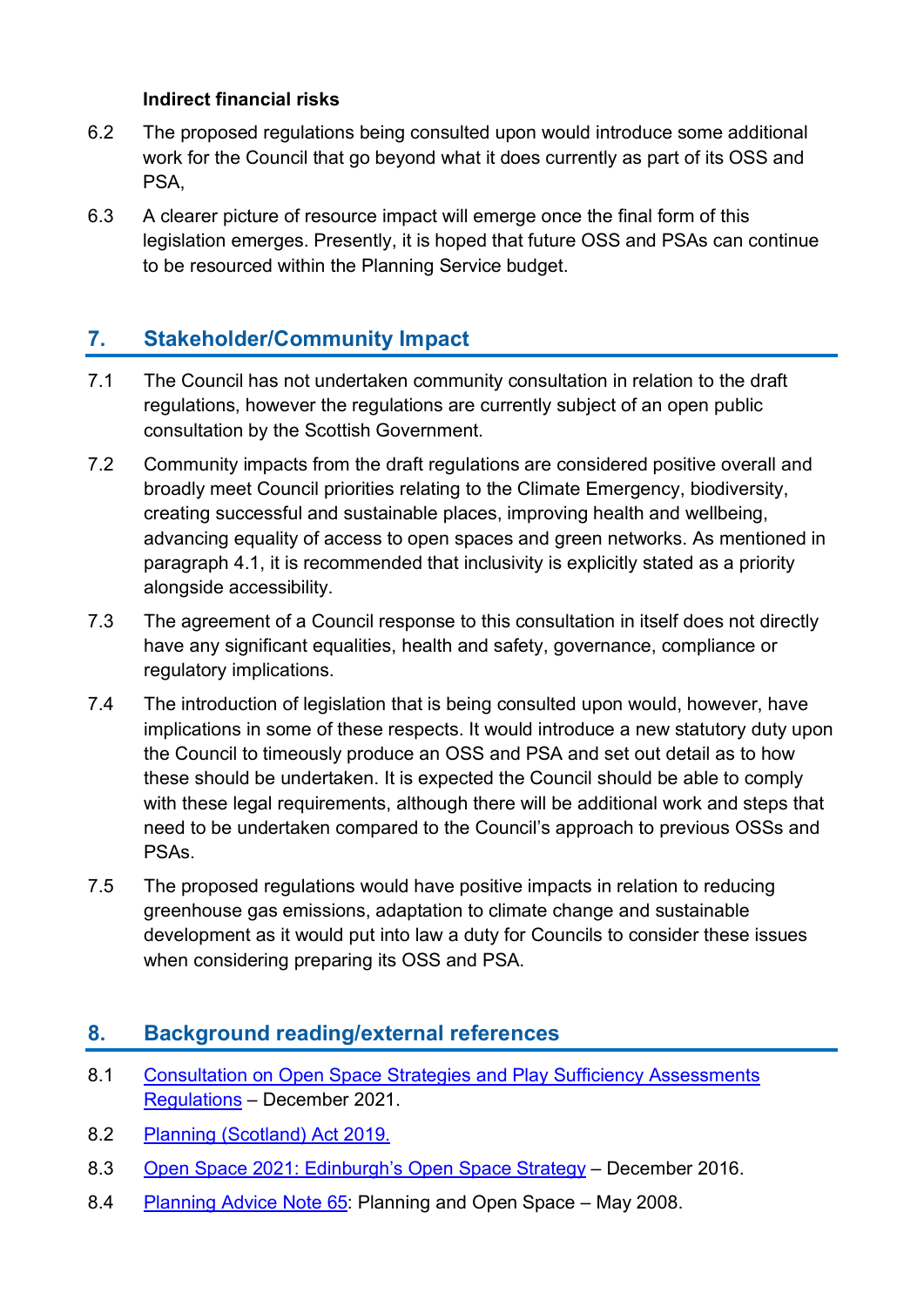# **9. Appendices**

9.1 Appendix 1 – List of Scottish Government's consultation questions and recommended Council responses.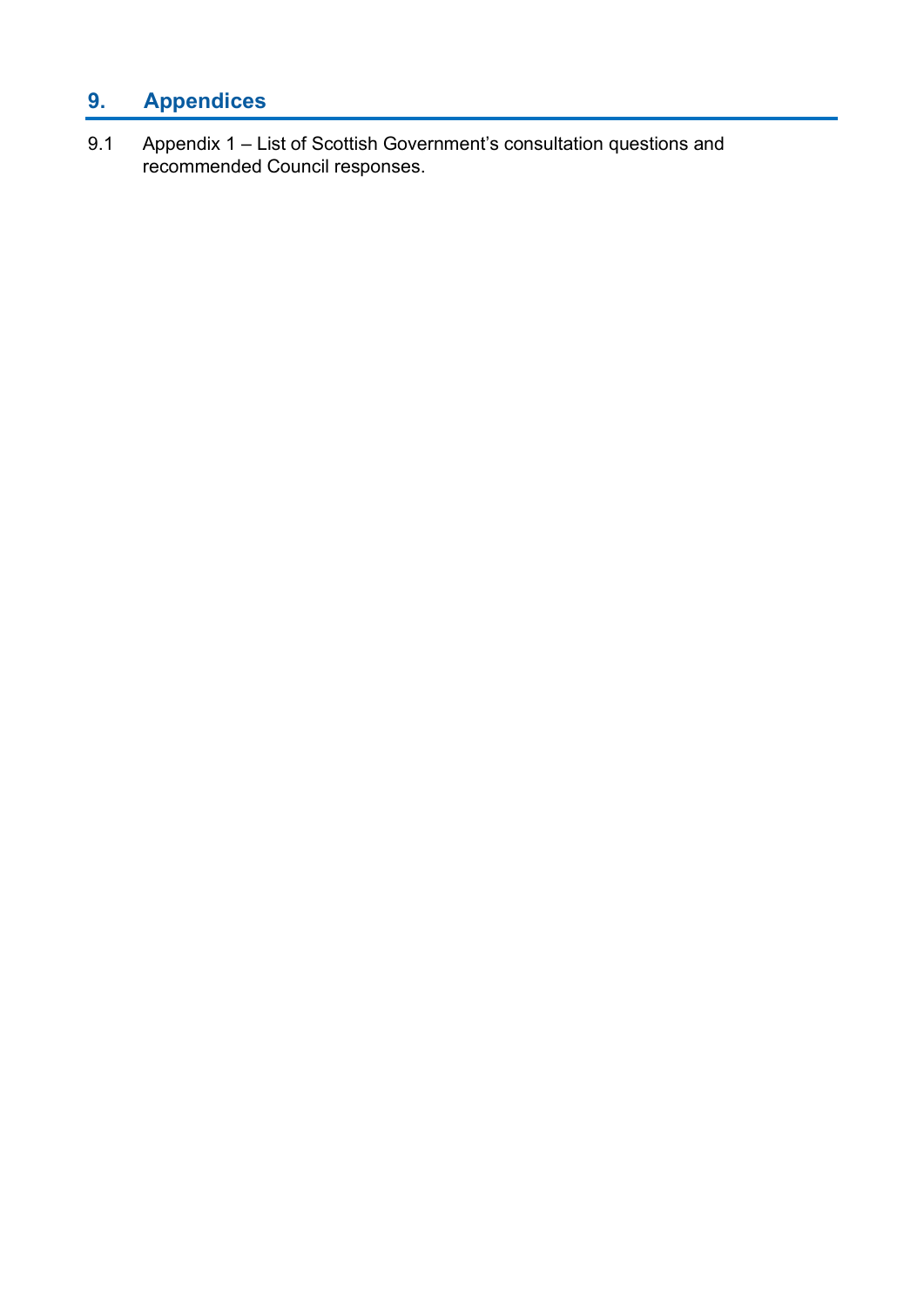# **Appendix 1: List of Scottish Government's consultation questions and recommended Council responses**

#### **Open Space Strategies Regulations**

#### *Consultation Question 1*

#### *a) Do you agree with the idea of promoting an outcomes-based approach through the OSS Regulations?*

Yes, although it would be good if there were a way to meaningfully measure success in the delivery of these outcomes. The proposed update to the national Greenspace Quality Guide would represent a good opportunity to do this, however it would be important that any new approach to measurement are backwards compatible with the current system of monitoring.

#### *b) Do you agree with the suggested outcomes?*

Yes, however, a more explicit reference to creating attractive environments would be welcomed. The closest the present outcomes come to this is a reference to successful places, but it might not be evident to everyone this should includes creating *attractive* places. Attractive places are important to encourage use of open spaces and, in turn, help with delivery of many of the other outcomes listed.

Inclusivity should also be stated alongside accessibility in the title of the outcome relating to accessibility. Although the consultation paper does explain that improving inclusivity is part of assessing accessibility (as shown in the table below para. 46), it would help to highlight the importance of inclusivity and for it to be noted in the title of outcome itself.

#### *Consultation Question 2*

#### *Do you agree with the proposed definition of:*

#### *a) 'open space'*

No. The definition of open space is linked to the definition of greenspace and there are concerns with that definition (see answer to question 2b below).

#### *b) 'green space'*

No. This definition does not include horticulture. Horticultural areas can be an important form of open space in urban areas, including allotments and community growing areas. Horticulture should not be included in the exclusion at the end of the definition set out in the draft regulations.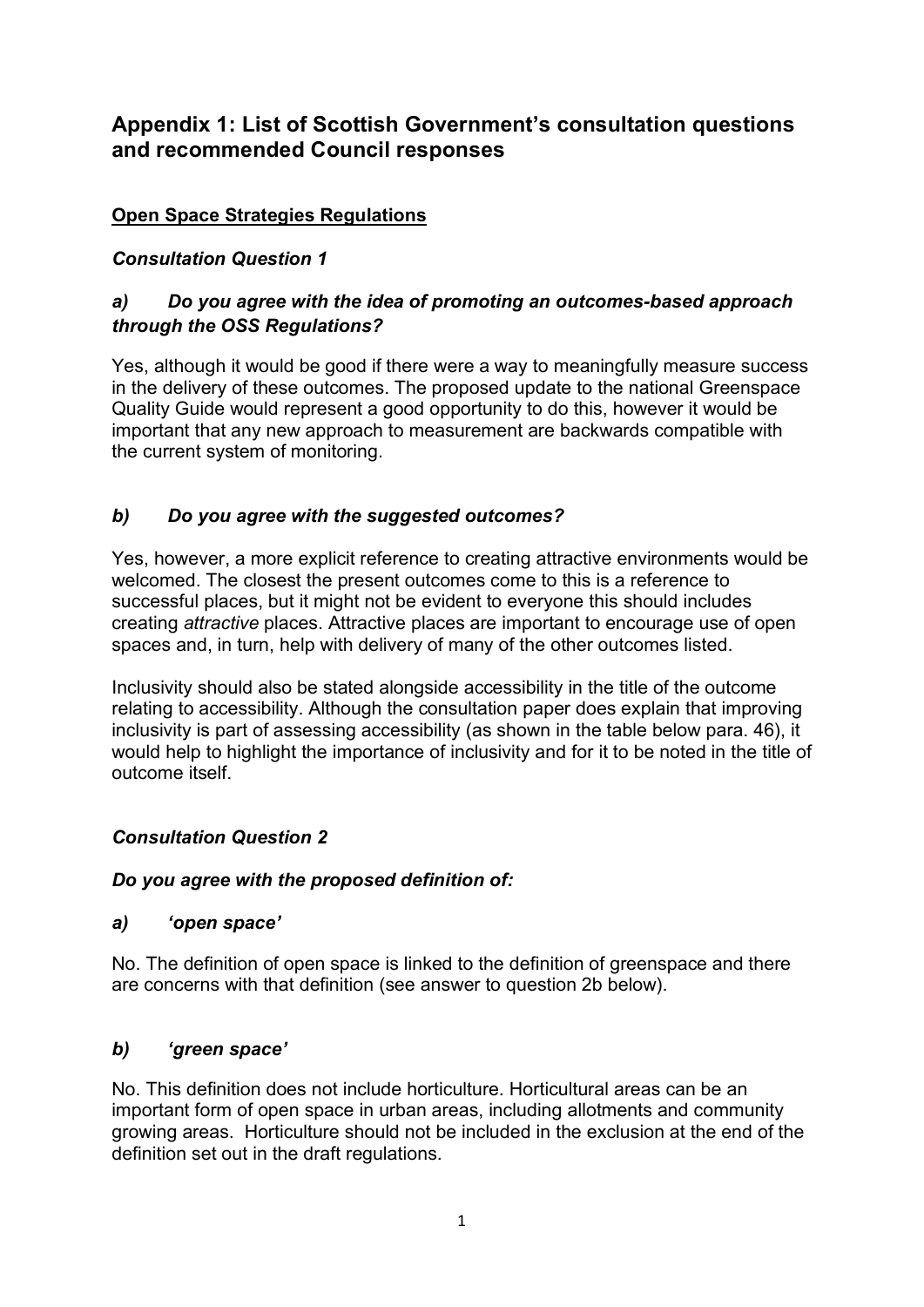#### *c) 'green infrastructure'*

Yes

#### *d) 'green networks'*

Yes

#### *e) 'ecosystem services'*

Yes, although it would help to list in guidance some of the main examples of the benefits that can be derived from ecosystem services.

#### *Consultation Question 3*

#### *Do you agree with proposed thresholds for open space audits in Draft Regulation 4(2)?*

Yes. Guidance however should be make it clear that LPAs have discretion in how they structure their audit in relation to how it groups different sizes and types of spaces. It is inferred from legislation that this is the case, however confirmation would be welcomed.

# *Consultation Question 4*

# *a) Do you agree with suggested information to include about each open space (location, size and type)?*

Yes

# *b) Do you agree with Regulation 4(5) on the other information planning authorities may include in the audit?*

Yes

#### *Consultation Question 5*

#### *a) Do you agree with suggested approach to require locality level place based information?*

More discretion over the maximum size of population that can be considered to exist in a single neighbourhood would be welcomed, however it is appreciate that the definition of localities comes from existing legislation and so redressing this would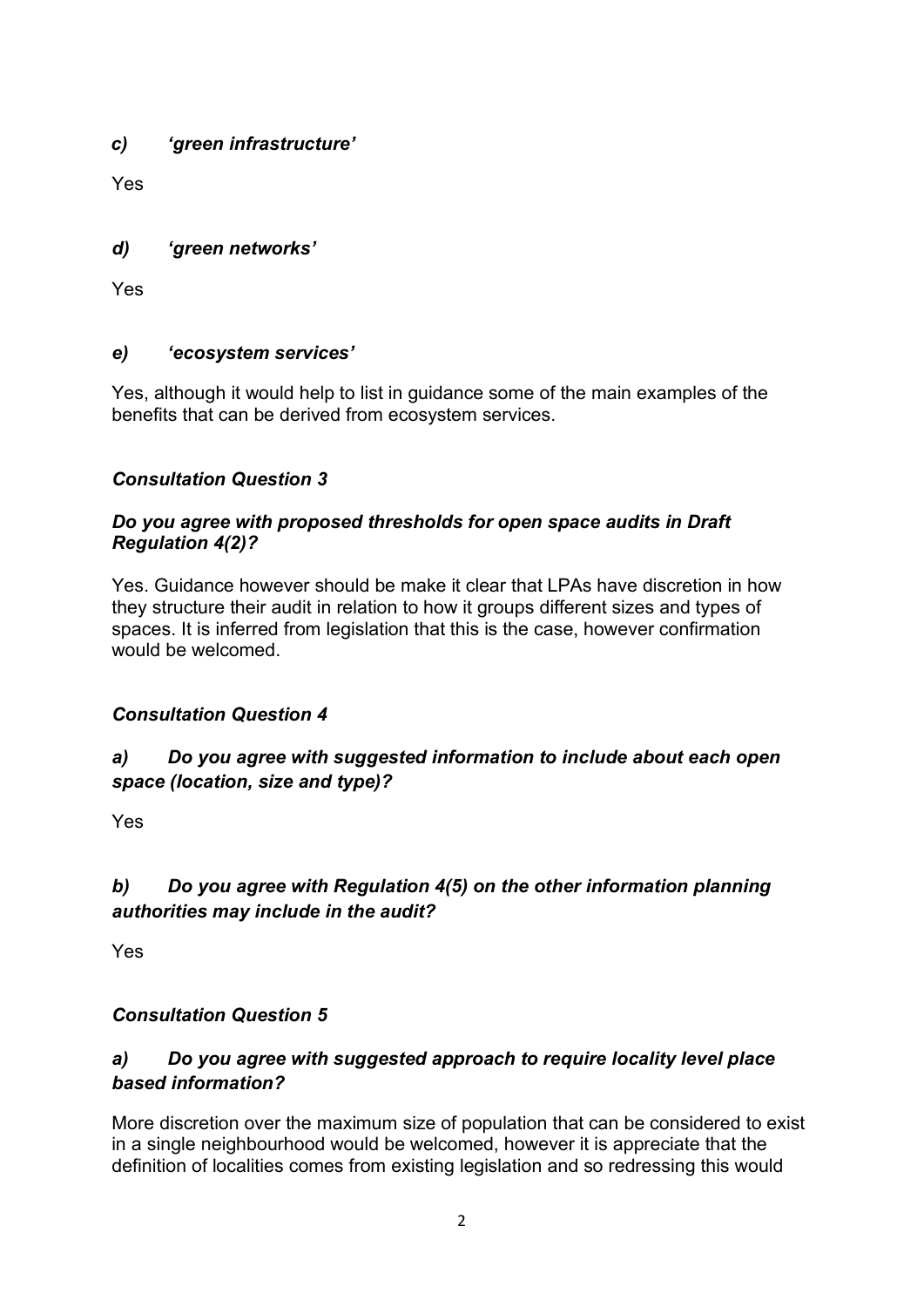require a breaking from an established definition and may present issues of inconsistency.

# *b) Do you agree with the three high level aspects that should be covered in these statements 'accessibility', 'quantity' and 'quality'?*

Yes

#### *Consultation Question 6*

#### *Do you agree with the list of consultees for the open space audit?*

Yes

#### *Consultation Question 7*

#### *Do you agree that an Open Space Strategy should contain an Assessment of Current and Future Requirements that should:*

#### *a) have regard to how open spaces and green networks in their area are contributing to the outcomes?*

Overall yes, however there is reference to issues of maintenance. It is proposed that OSSs should consider issues of maintenance. Local planning authorities often cannot enforce existing or proposed maintenance arrangements however. There would consequently be misleading impression given of local planning authority powers. It may also result in OSSs setting out proposals that cannot be implemented.

#### *b) be informed by engagement with the groups set out?*

Yes

# *Consultation Question 8*

#### *Do you agree Open Space Strategies should:*

#### *a) include a statement setting out how they contribute to the outcomes?*

Yes, although it should be made clear that OSSs and PSAs can make reference to other related strategies where these set out further details on how these outcomes are addressed; for example Forestry and Woodland Strategies.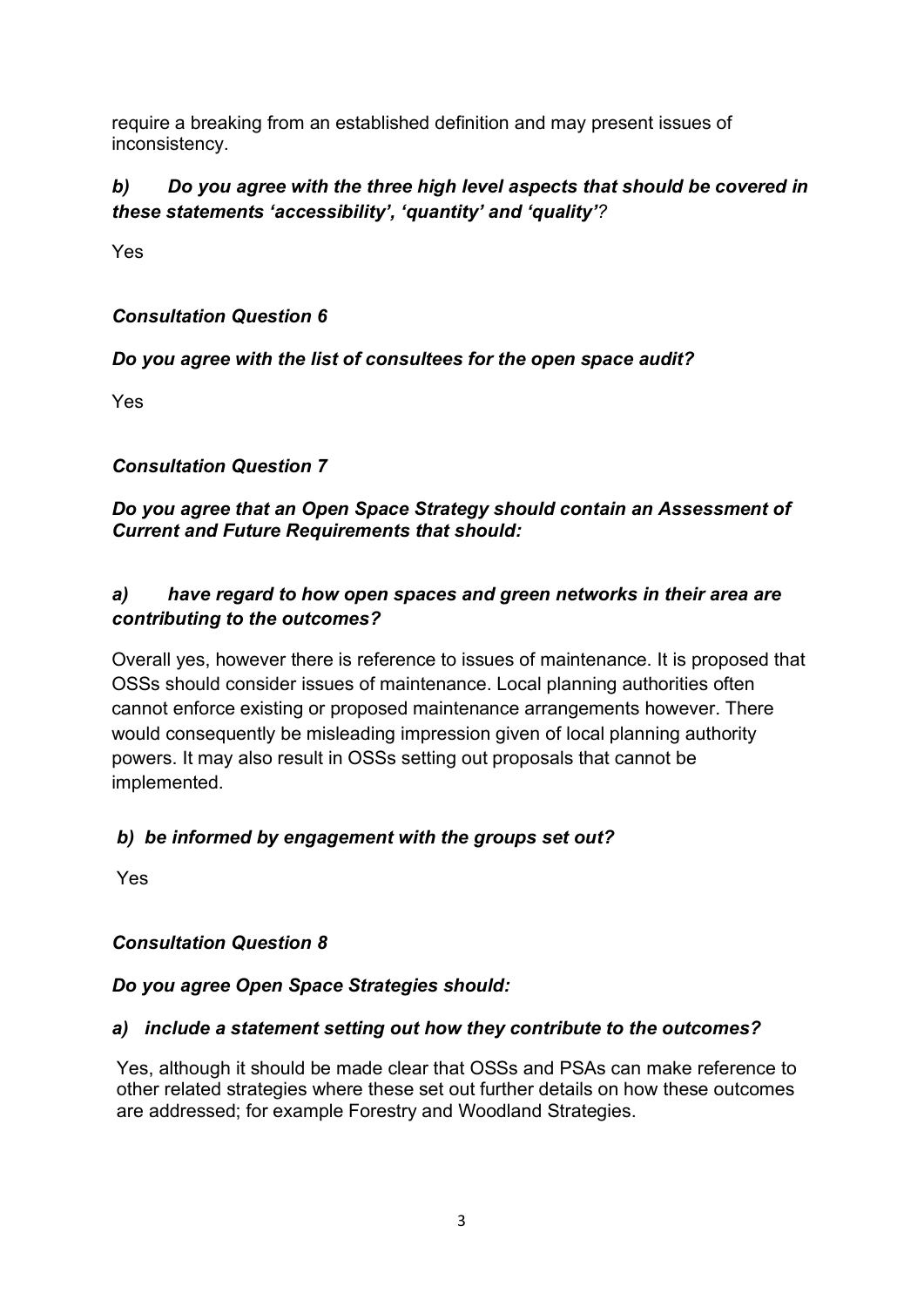#### *b) identify strategic green networks?*

Yes

#### *c) identify how green networks may be enhanced?*

Yes

#### *Consultation Question 9*

#### *Do you agree with the proposed consultation requirements on draft Open Space Strategies?*

Broadly yes, however see response to questions 7b and 19 in relation to the need for more details on the minimum requirements in relation to consultation with the identified key groups.

#### *Consultation Question 10*

#### *Do you agree with the proposed publication requirements for the OSS?*

Yes

#### *Consultation Question 11*

#### *Do you agree the Regulations should set a 10 year minimum review period for updating open space audits and strategies?*

The reference to a *minimum* review period in this question and the consultation paper is confusing. It would be clearer if it was stated that 10 years is the *maximum* period of time which can elapse between the production of new OSSs so as to reflect the wording of the draft legislation itself which is appropriate in this regard.

Notwithstanding this, there is no objection to the 10 years period but only on the condition there is the option for interim updates to particular parts of OSSs, PSAs and/or associated audits. This would ensure they remain fit for purpose. In particular this would assist monitoring and evaluation of the standard of open spaces and green networks. It would also allow new greenspace proposals to be added as they emerge and for the status of existing proposals can be updated as they go through the different stages of design and delivery.

Up to date information on proposals is important in ensuring cross-linkages with other strategies such as local development plans, as well as ensuring new developments deliver and contribute to greenspace proposals where appropriate through the development management process. This would support the aspiration in the consultation paper that OSSs and PSAs should link to planning, but would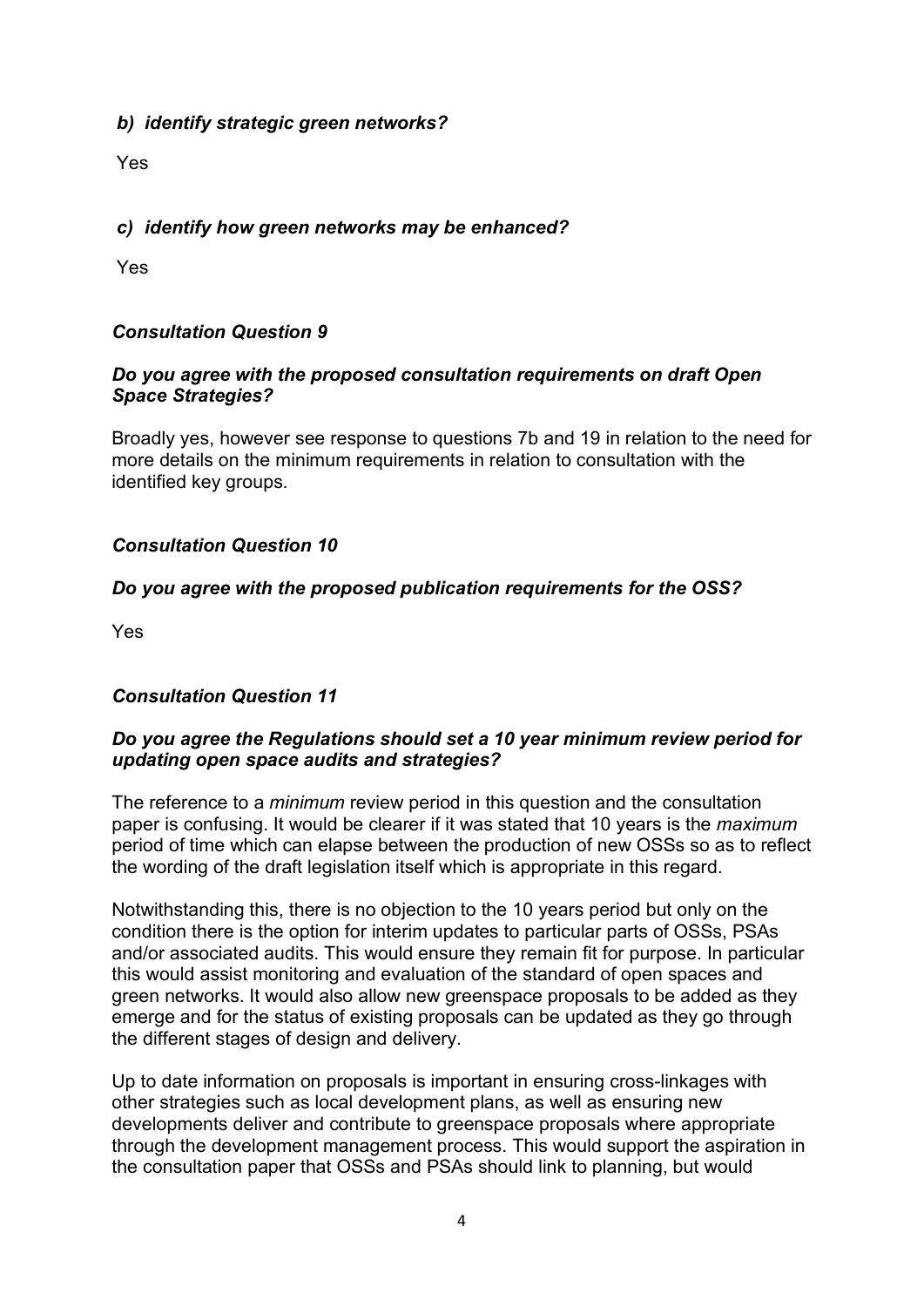ensure this happens through the development management process as well as local development plans.

#### **Play Sufficiency Assessments Regulations Consultation**

#### *Question 12*

*Do you agree with the proposed definitions?*

*"children"* 

Yes

#### *"localities"*

See response to question 5a

#### *"open space"*

No. See response to question 2a.

#### *"play opportunities"*

Yes, although it could be expanded to be explicit about whether facilities such as Multi Use Games Areas and Skateparks are considered part of this definition or whether they are classed as sports areas. The definition of sports areas does not explicitly say whether it includes these types of facilities either, although it does say sports facilities are generally those which have to be booked which means– in the absence of explicit confirmation – sports facilities does not cover MUGAs and skateparks. To avoid ambiguity however clarification would be helpful.

#### *Question 13*

#### *Do you agree planning authorities should map the locations of the two categories of play spaces, and how they are described in Draft Regulations 3(2)(a) and (b)?*

Yes for  $3(2)(a)$ , but no for  $3(2)(b)$ .

It will be difficult for officers as adults to judge what play opportunities a child may find in a public space. It should be left for children to judge themselves which spaces they wish to play in rather than a strategy setting this out for them.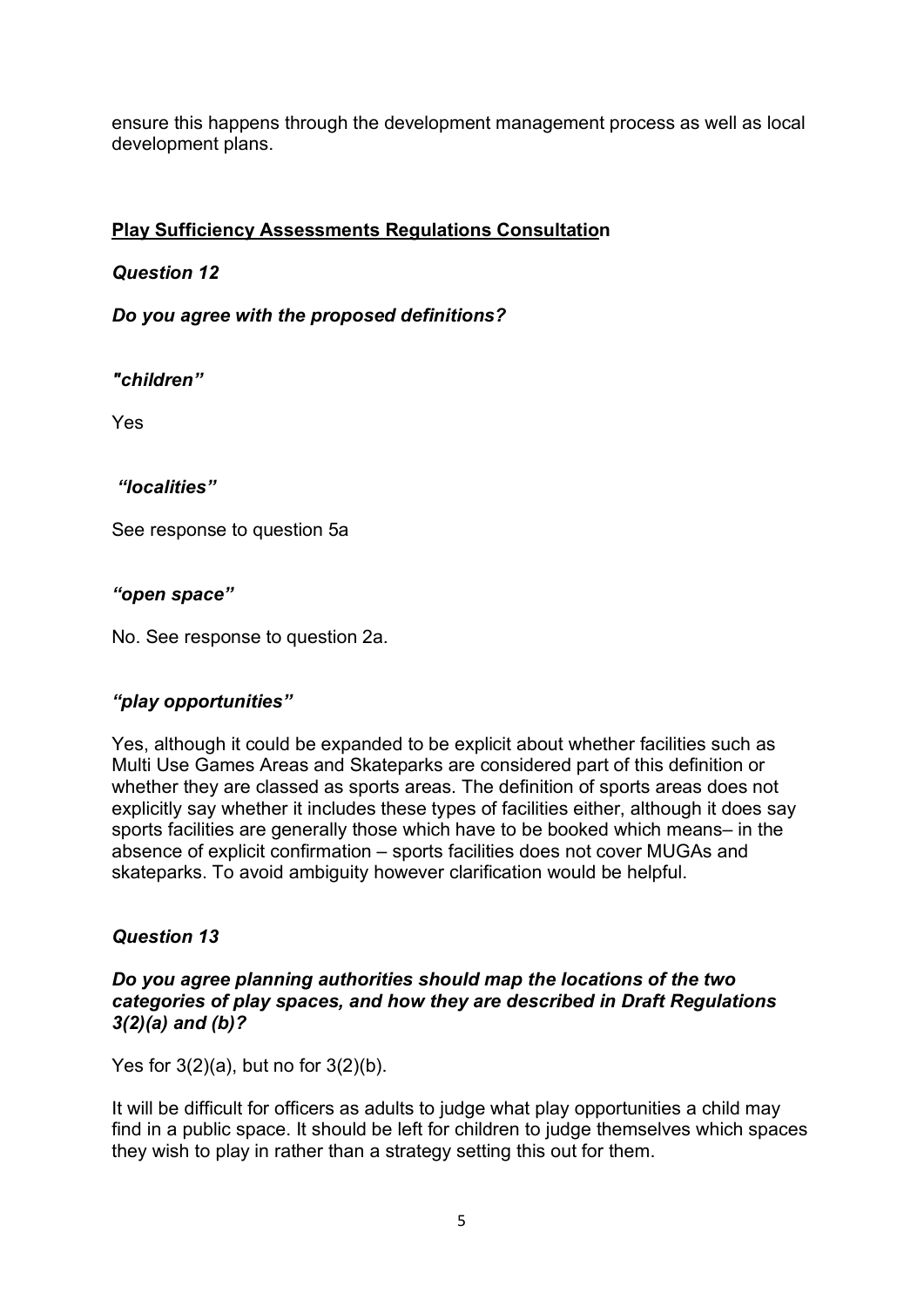Consultation with a section of group of children also does not solve this problem as once child may find a play opportunity in a space where another child may not.

It is also impracticable to make judgements on the very large number of potential spaces in a local authority area which may fall into the category of 3(2)(a).

# *Question 14*

#### *Do you agree with the proposed requirement to assess play opportunities in respect of their suitability by age groups?*

Yes.

# *Question 15*

# *a) Do you agree to the proposed three aspects of assessment -*

# *'accessibility', 'quantity' and 'quality'?*

Yes

#### *b) to provide them in written statements in respect of the totality of the local authority area and at each locality level?*

Yes

# *Question 16*

# *a) Do you agree with the requirement to consult as part of the process of carrying out the play sufficiency assessment?*

Yes

# *b) Do you agree with the proposed list of consultees on play sufficiency assessment?*

Yes

# *Consultation Question 17*

#### *Do you agree with the publication requirement for play sufficiency assessments?*

Yes